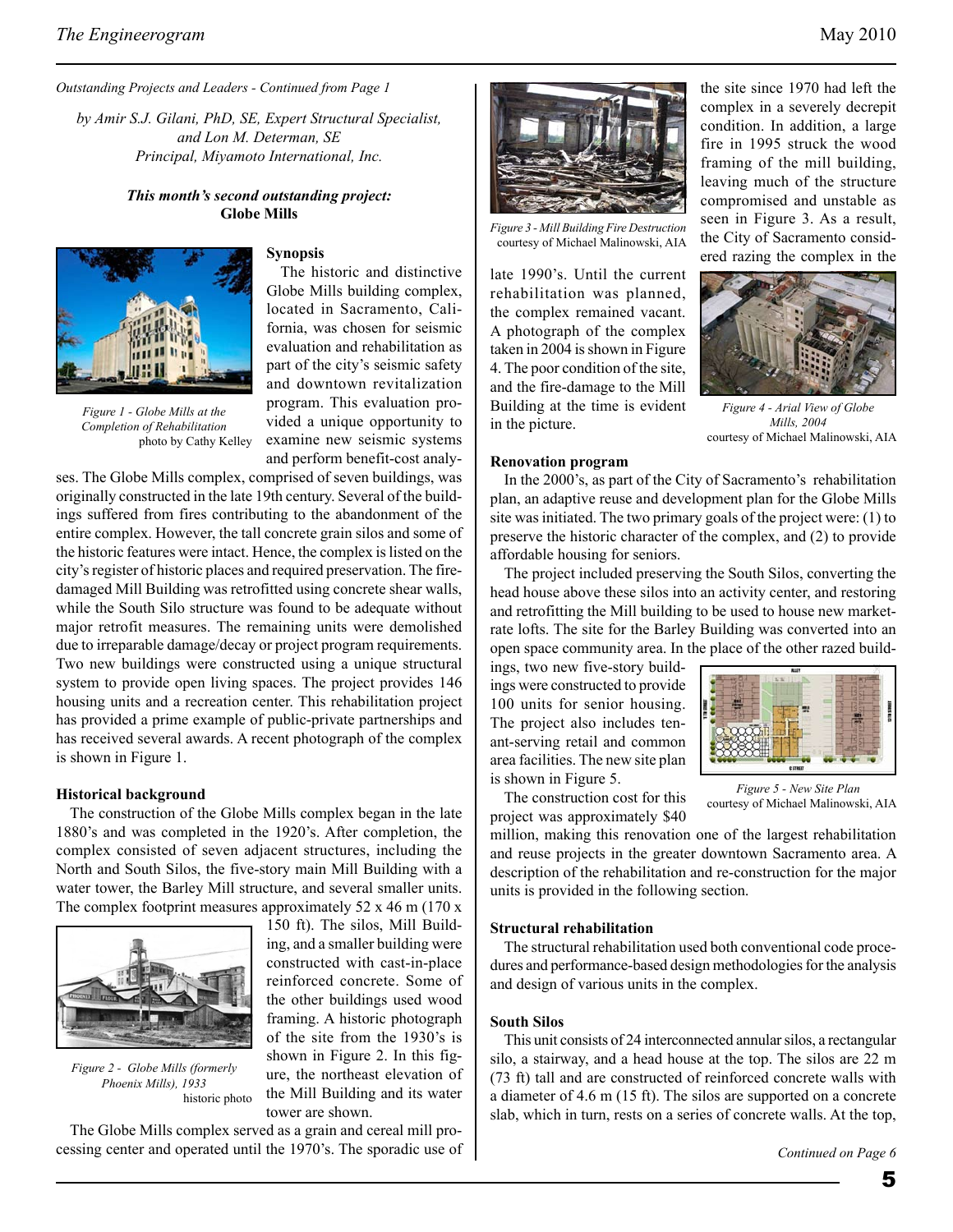*Outstanding Projects and Leaders - Continued from Page 5*



*Figure 6 - Openings in Silo*

a head house is situated. Above this level, a portion of the rectangular silo structure extends for an additional three levels.

As part of the rehabilitation, large openings were cut into several silos to provide new hallways, stair openings and elevator shafts and openings at each of the floor levels to serve occupants to both adjacent structures (Mill Building and New Building 2). Figure 6 depicts some of these openings. To characterize the seismic response of the silos, and to assess the effect of these openings, a comprehensive investigation

was undertaken to assess the structural performance of the silos in the new configuration. This investigation encompassed condition assessment, including a detailed material testing and inspections program, site-specific seismic hazard development, and state of the art dynamic analysis of the structure. Analysis showed that the South Silos had a satisfactory response and that the cuts introduced

during the rehabilitation did not compromise the structural integrity of the structure. A new floor level was provided near grade, and converted into a public space, including a mailroom in one of the former grain silos and an elevator that was also placed inside one of the former grain silos; see Figure 7.



*Figure 7 - New Ground Floor Lobby in South Silos* courtesy of Michael Malinowski, AIA

### **Mill Building**

The five-story Mill Building has a footprint of 15 x 30 m (50 x 100 ft), and was constructed using cast-in-place reinforced concrete perimeter walls and wood floors. The floors were destroyed in past fires (see Figure 4). In addition, the building had rotated on its foundation and had a permanent tilt and skew. The existing water tower on the Mill building is one of the historically significant features of this building complex (see Figure 2) and hence required preservation. However, its framing was structurally deficient and required major retrofitting. The structural upgrade for the water tower consisted of adding 25-mm (1-in.) diameter rod bracing and copious concrete patching and reconstruction.

Seismic assessment showed that the perimeter walls were adequate in the short (East-West) direction. However, the building had insufficient lateral load capacity in the long (North-South) direction. To mitigate this problem, full-height interior reinforced concrete shear walls were added in the long direction. The new structural walls were supported on concrete footings. To alleviate concerns regarding soil stability, footings for the new shear walls were underpinned with new helical mini piles at each end, and were connected to the existing foundations using epoxy dowels. The new



*Figure 8 - Mill Building Loft, 2008* photo by Rich Baum

### **Barley Building**

This is the oldest building in the complex, originally constructed in the 1880's. Initially, attempts were made to save this building, given its vintage. However, the extent of this building's rot and deterioration was so severe and pervasive that its preservation was not economically feasible, and as such, it had to be deconstructed. However, much of the century-old wood framing from the building was salvaged and incorporated into the community garden that now stands in its place; see Figure 9.



*Figure 10 - Completed New Building 2, 2008* 

photo by Cathy Kelley

gravity framing for the building consisted of concrete filled steel decking supported by a system of steel beams and columns – the existing concrete walls were not utilized to support new gravity loads. Figure 8 shows a photograph of one of the lofts in the Mill Building after completion of the renovation.



*Figure 9 - Community Garden Center* photo by Cathy Kelley

## **New Buildings**

Two new five-story structures were designed and constructed to replace the existing units on the complex that were demolished; see Figure 10. Building 1 (NB1) is rectangular and has a footprint of approximately 25

x 45 m (82 x 156 ft), whereas Building 2 (NB2) is nearly square and measures approximately 24 x27 m (80 x 90 ft).

For both buildings, because of architectural constraints, the columns on the ground floor were not aligned with the columns at stories above. This lack of direct continuity in the load path necessitated careful analysis of these buildings and required designing a system for the transfer of upper level gravity and seismic forces to the lower story columns at the podium level. The building codes required amplification of forces at the discontinuous members by the overstrength  $(\Sigma_{\Omega})$  factor. Performance-based and innovative designs were examined. In particular, three distinct design alternatives were examined and the one that was the most cost-effective and simplest to construct was selected. The three alternatives all used a system of concrete/steel podium with steel ordinary moment resisting frames (OMRF) in one direction, and concrete shear walls in the orthogonal direction.

The following three alternatives for the four stories above the podium were investigated:

1. Metal stud bearing/shear walls;